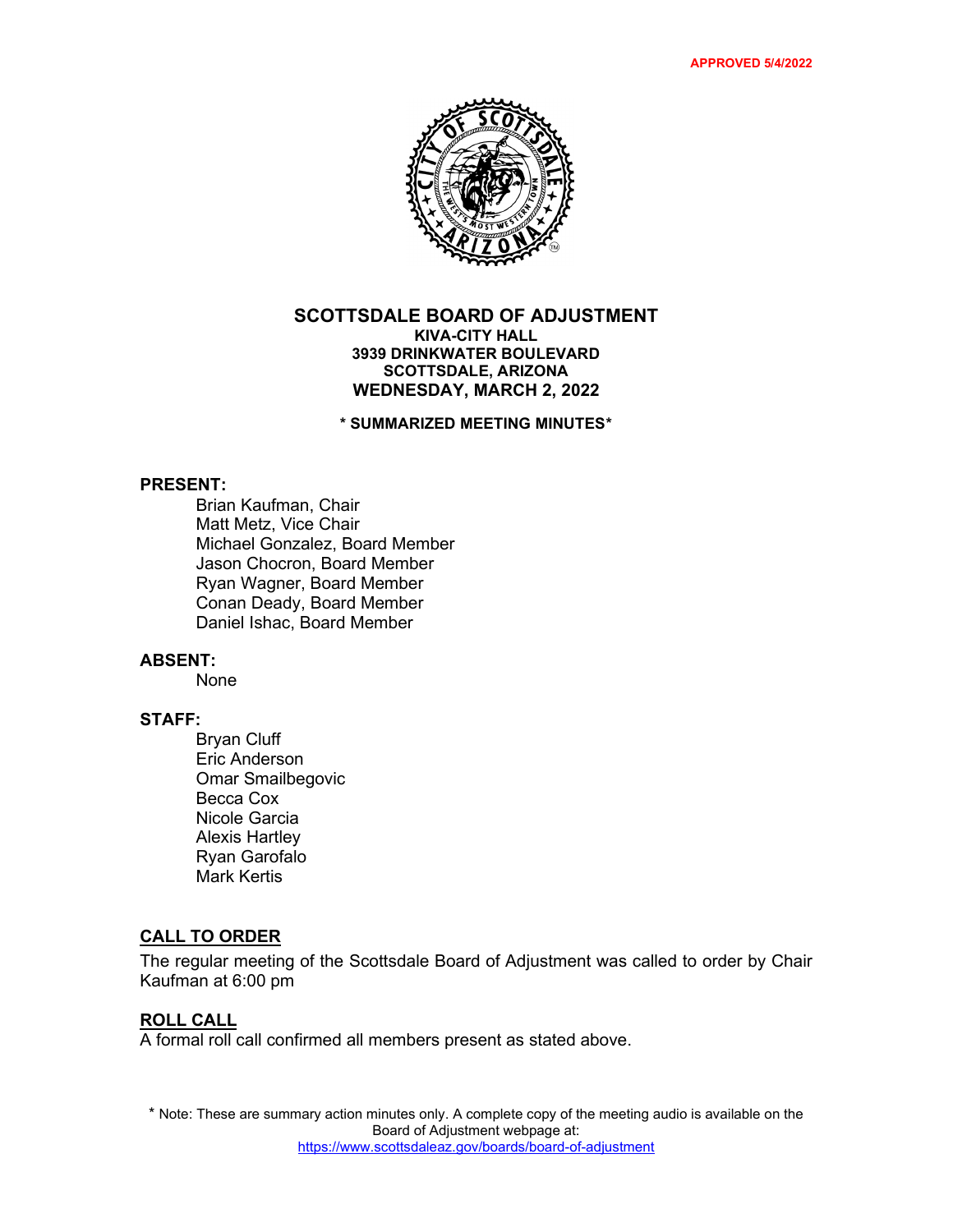## **ADMINISTRATIVE REPORT – Bryan Cluff, LEED AP**

1. Identify supplemental information, if any, related to the March 2, 2022, Board of Adjustment agenda items, and other correspondence.

### **BRYAN CLUFF PROVIDED AN ADMINISTRATIVE REPORT TO THE BOARD.**

### **APPROVAL OF MINUTES**

2. Review and possible approval of January 5, 2022, Board of Adjustment Regular Meeting Minutes.

**CHAIR KAUFMAN MOVED TO APPROVE THE JANUARY 5, 2022, BOARD OF ADJUSTMENT REGULAR MEETING MINUTES, 2ND BY VICE CHAIR METZ. THE MOTION CARRIED IN FAVOR BY CHAIR KAUFMAN, VICE CHAIR METZ, BOARD MEMBER GONZALEZ, BOARD MEMBER CHOCRON, AND BOARD MEMBER DEADY WITH AN AYE VOTE OF SIX (6) TO ZERO (0), WITH BOARD MEMBER WAGNER ABSTAINING.** 

## **REGULAR AGENDA**

1. 7-BA-2021 (Boyd Casita Extension Accommodation) Request by owner for a disability accommodation to the City of Scottsdale Zoning Ordinance, Section 5.404.E.1.a, as amended by case 59-ZN-1992, seeking relief from the required front yard setback for a proposed building addition, for a property with Single-family Residential (R1-10) zoning located at 33833 N 67th St.

Staff Contact Person is Omar Smailbegovic, (480) 312-3087. **Applicant contact person is Gregory Boyd, (408) 406-1470**.

**OMAR SMAILBEGOVIC PRESENTED IN FRONT OF THE BOARD AND ANSWERED QUESTIONS.**

**APPLICANT GREGORY BOYD PRESENTED IN FRONT OF THE BOARD AND ANSWERED QUESTIONS.**

**DENNIS SCHLEDER PROVIDED PUBLIC COMMENT IN SUPPORT.**

**CHAIR KAUFMAN MOVED TO APPROVE CASE 7-BA-2021 WITH ADDITIONAL STIPULATION THAT "THE ACCOMMODATION SHALL REMAIN IN EEFECT ONLY WHILE THE SUBJECT PROPERTY IS INHABITED BY THE DISABLED INDIVIDUAL IDENTIFEID IN THIS ACCOMMODATION REQUEST. THE ADDITION FOR WHICH THE ACCOMMODATION IS NECESSARY SHALL BE CONSIDERED LEGALLY NONCONFORMING IF THE DISABLED INDIVIDUAL NO LONGER INHABITS THE PROPERTY.", 2ND BY VICE CHAIR METZ. THE MOTION CARRIED IN FAVOR BY CHAIR KAUFMAN, VICE CHAIR METZ, BOARD MEMBER WAGNER, BOARD** 

\* Note: These are summary action minutes only. A complete copy of the meeting audio is available on the Board of Adjustment webpage at: